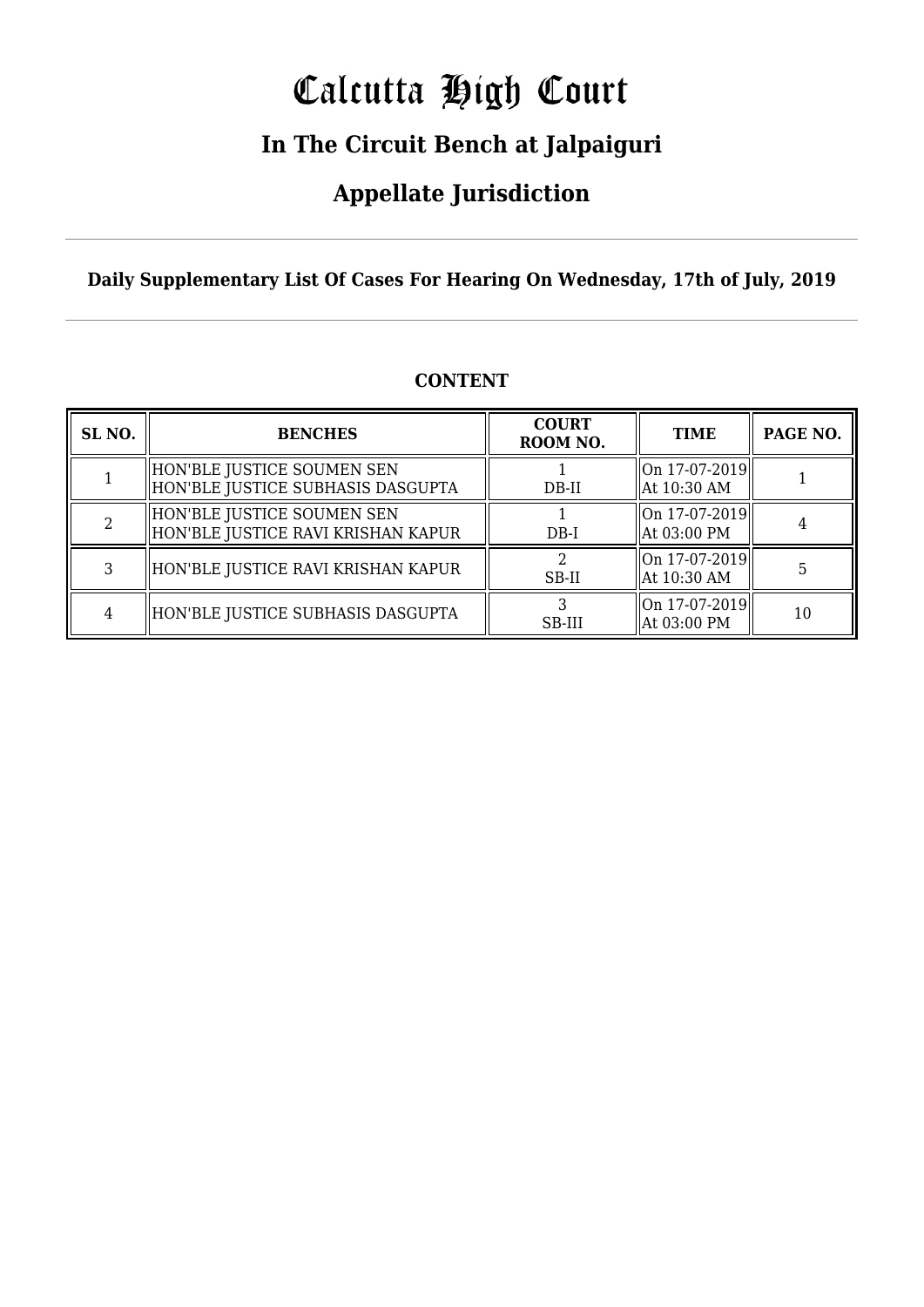

**DAILY CAUSELIST For Wednesday The 17th July 2019**

#### **COURT NO. 1**

#### **DIVISION BENCH (DB-II)**

#### **AT 10:30 AM**

#### **HON'BLE JUSTICE SOUMEN SEN HON'BLE JUSTICE SUBHASIS DASGUPTA**

**On Wednesday, 17th July, 2019 will sit together and take all criminal matters required to be taken up by a Division Bench up to 3 P.M.**

|              |                                | <b>TOP</b>                                                          |                                       |
|--------------|--------------------------------|---------------------------------------------------------------------|---------------------------------------|
| $\mathbf{1}$ | CRM/419/2019                   | <b>ANIRBAN DAS</b><br><b>VS</b><br>State of West Bengal             | <b>DEBASIS</b><br><b>BHATTACHARIA</b> |
|              |                                | <b>APPLICATION FOR BAIL</b>                                         |                                       |
| 2            | CRM/322/2019                   | ROHIT BARUA<br>VS<br>State of West Bengal                           | <b>DEBARSEE</b><br><b>CHATTERJEE</b>  |
| 3            | CRM/350/2019<br>$(18-07-2019)$ | <b>CHANDAN GHOSH</b><br>VS<br>State of West Bengal                  | <b>ARNAB SAHA</b>                     |
| 4            | CRM/473/2019                   | SHYAMAL DEB BARMA<br>VS<br>State of West Bengal                     | <b>SWARUP KUMAR</b><br><b>MANDAL</b>  |
| 5            | CRM/479/2019<br>$(18-07-2019)$ | NIMAI ROY @ NAYAN ROY<br>VS<br>State of West Bengal                 | <b>DEBASISH</b><br>MUKHOPADHYAY       |
| 6            | CRM/480/2019<br>$(18-07-2019)$ | <b>KUMAR SHERPA</b><br>VS<br>State of West Bengal                   | <b>ROHIT AGARWAL</b>                  |
| 7            | CRM/481/2019                   | PARIMAL ROY<br><b>VS</b><br>State of West Bengal                    | <b>BAREN ROY</b>                      |
|              |                                | <b>CANCELLATION OF BAIL</b>                                         |                                       |
| 8            | CRM/460/2019                   | PARVIN BEGAM<br><b>VS</b><br>State of West Bengal AND<br><b>ORS</b> | ANIRBAN BANERJEE                      |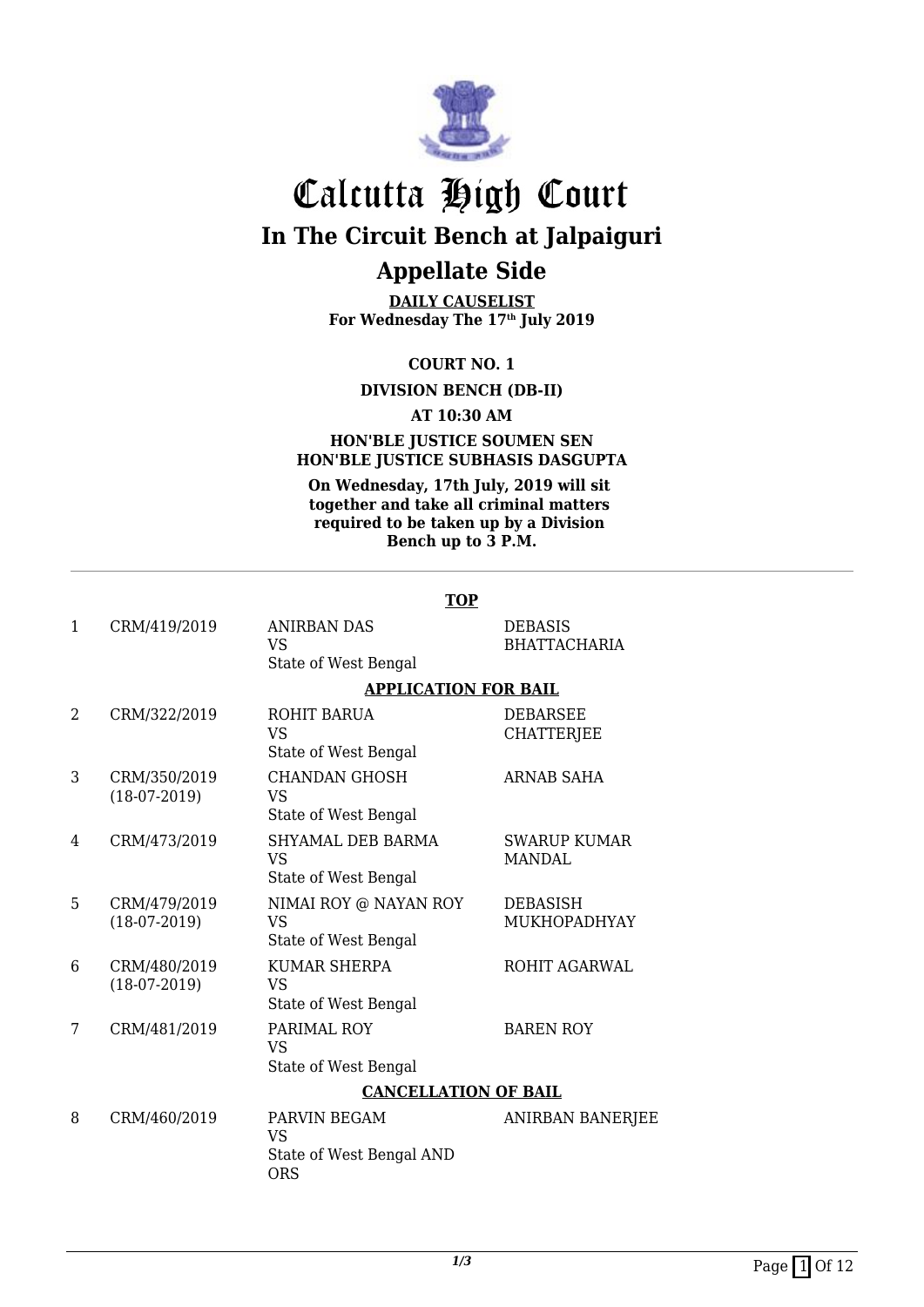| 9  | CRM/469/2019                   | <b>SANTANU GHOSH</b><br><b>VS</b><br>State of West Bengal and<br>Anr.               | <b>ARNAB SAHA</b>                       |  |  |
|----|--------------------------------|-------------------------------------------------------------------------------------|-----------------------------------------|--|--|
|    |                                | <b>FOR ADMISSION</b>                                                                |                                         |  |  |
| 10 | CRA/6/2019                     | <b>BABU MONDAL</b><br><b>VS</b><br>State of West Bengal                             | MRS. MADHUMITA<br><b>BASAK</b>          |  |  |
|    |                                | <b>BAIL IN CONNECTION WITH APPEAL</b>                                               |                                         |  |  |
| 11 |                                | IA NO. CRAN/2/2019 SANJAY KERKETTA @ ANR<br>Vs                                      | SOUMAJIT KUMAR                          |  |  |
|    | In CRA/1/2019                  | State of West Bengal                                                                | DEY                                     |  |  |
|    |                                | <b>ADMISSION OF APPEAL</b>                                                          |                                         |  |  |
| 12 |                                | IA NO. CRAN/1/2019 KALIMUDDIN ALI @ KALIM<br>ALI<br><b>Vs</b>                       | <b>SAYAN DE</b><br><b>SAYAN DE</b>      |  |  |
|    | In CRA/7/2019                  | State of West Bengal                                                                |                                         |  |  |
|    |                                | <b>APPLICATION FOR ANTICIPATORY BAIL</b>                                            |                                         |  |  |
| 13 | CRM/101/2019<br>$(19-07-2019)$ | SITU ROY @ GHITU ROY<br><b>VS</b><br>State of West Bengal                           | <b>ARNAB SAHA</b>                       |  |  |
| 14 | CRM/270/2019<br>$(23-07-2019)$ | ATANU GHOSH AND ANR.<br><b>VS</b><br>State of West Bengal                           | Mrs. SREEMOYEE<br><b>GHOSH MAJUMDER</b> |  |  |
| 15 | CRM/355/2019                   | SAMIT DAS @ BIJU DAS<br><b>VS</b><br>State of West Bengal                           | SANDEEP DUTTA                           |  |  |
| 16 | CRM/357/2019<br>$(18-07-2019)$ | APU ROY AND ANOTHER<br><b>VS</b><br>State of West Bengal AND<br><b>OTHER</b>        | <b>DEBASISH</b><br>MUKHOPADHYAY         |  |  |
| 17 | CRM/360/2019                   | PARIMAL DAS<br><b>VS</b><br>State of West Bengal                                    | <b>SUDIP GUHA</b>                       |  |  |
| 18 | CRM/384/2019                   | RANJIT BHATTACHARJEE @<br><b>GUDDU AND ANR</b><br><b>VS</b><br>State of West Bengal | <b>ARIJIT GHOSH</b>                     |  |  |
| 19 | CRM/398/2019                   | MADAN MOHAN SARKAR<br><b>VS</b><br>State of West Bengal                             | MRS. MADHUSRI<br><b>DUTTA MAJUMDAR</b>  |  |  |
| 20 | CRM/404/2019                   | <b>SHANKAR DUTTA AND ORS</b><br><b>VS</b><br>State of West Bengal                   | DEBAJIT KUNDU                           |  |  |
| 21 | CRM/409/2019                   | <b>SAMIM HOSSAIN</b><br><b>VS</b><br>State of West Bengal                           | SHUBHANKAR DUTTA                        |  |  |
| 22 | CRM/429/2019                   | SWAPAN DAS @ TUNTUN<br>DAS<br><b>VS</b><br>State of West Bengal                     | DEBANJAN DAS                            |  |  |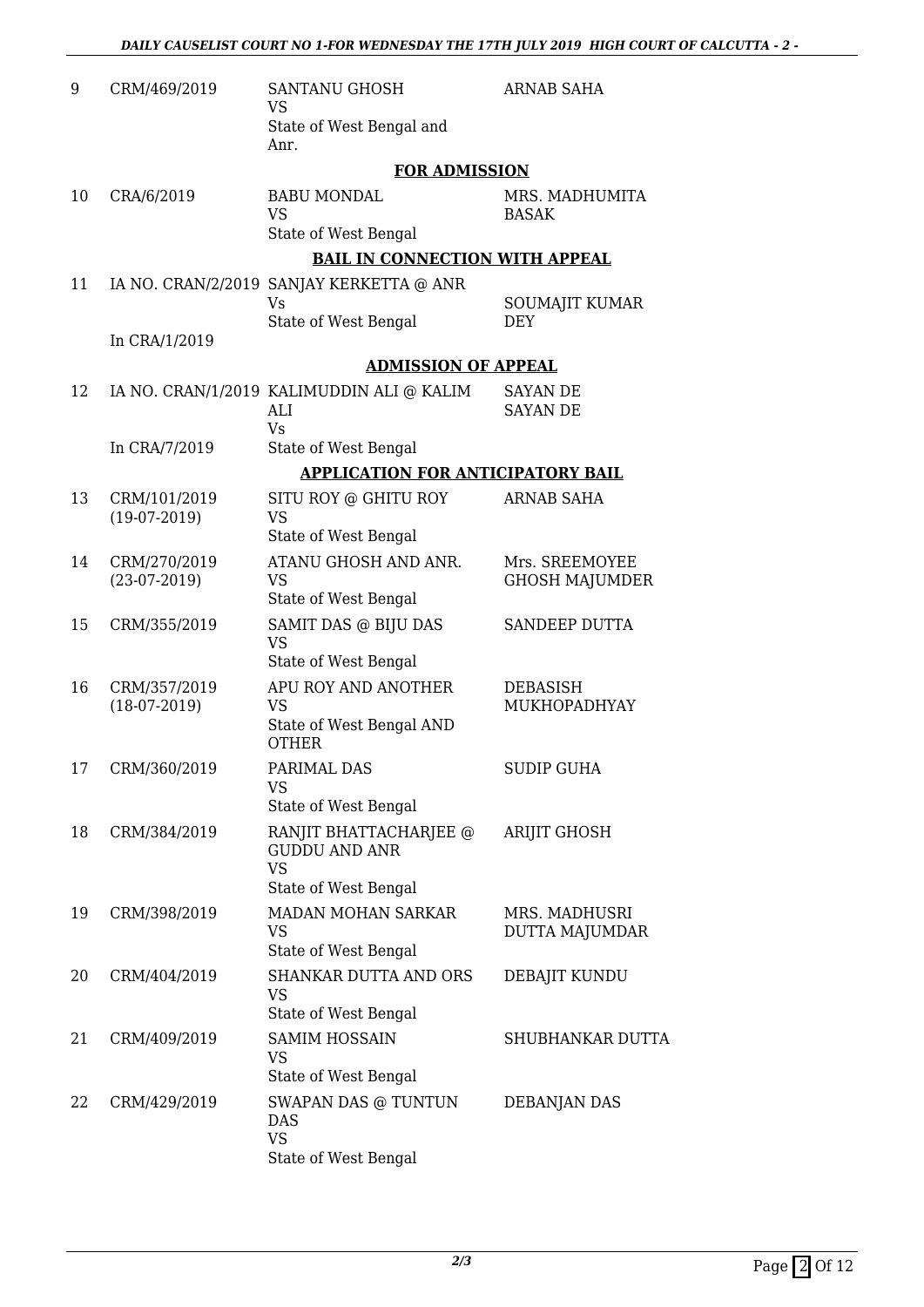| 23 | CRM/455/2019 | <b>LALU ROY AND ANR</b><br><b>VS</b><br>State of West Bengal      | PARTHA PRATIM<br><b>SARKAR</b>       |
|----|--------------|-------------------------------------------------------------------|--------------------------------------|
| 24 | CRM/456/2019 | DAYANAND TOPPO @<br>DAYANAND ORAON<br><b>VS</b>                   | KALLAL GHOSH                         |
|    |              | State of West Bengal                                              |                                      |
| 25 | CRM/458/2019 | CHHAKINA BIBI @ SAKINA<br><b>BEOWA @ SAKINA BIBI</b><br><b>VS</b> | <b>HILLOL SAHA</b><br><b>PODDER</b>  |
|    |              | State of West Bengal                                              |                                      |
| 26 | CRM/461/2019 | KASHEM ALI<br><b>VS</b>                                           | KALLAL GHOSH                         |
|    |              | State of West Bengal                                              |                                      |
| 27 | CRM/462/2019 | ANAMIKA ROY AND ORS<br><b>VS</b>                                  | <b>SOURAV GANGULY</b>                |
|    |              | State of West Bengal                                              |                                      |
| 28 | CRM/463/2019 | RABINDRA GIRI @ PANDAY<br><b>AND ORS</b><br><b>VS</b>             | <b>ANIRUDDHA BISWAS</b>              |
|    |              | State of West Bengal                                              |                                      |
| 29 | CRM/465/2019 | ABDUL RASID MIYA @<br><b>ABDUL RASHID MIA</b><br><b>VS</b>        | <b>MOMENUR RAHMAN</b>                |
|    |              | State of West Bengal                                              |                                      |
| 30 | CRM/466/2019 | UTTAM KUMAR SHARMA<br><b>VS</b><br>State of West Bengal           | <b>DEBANJAN DAS</b>                  |
| 31 | CRM/472/2019 | <b>BICK @ VICKY SINGH AND</b><br><b>ANR</b><br><b>VS</b>          | <b>SWARUP KUMAR</b><br><b>MANDAL</b> |
|    |              | State of West Bengal                                              |                                      |
| 32 | CRM/477/2019 | PAPAN BARMAN<br>VS  <br>State of West Bengal                      | <b>RUPAN BISWAS</b>                  |
| 33 | CRM/478/2019 | <b>SAHEB RANA</b><br><b>VS</b>                                    | MRS.RUPAN BISWAS                     |
|    |              | State of West Bengal                                              |                                      |
| 34 | CRM/482/2019 | KANU RAM DAS AND ORS<br>VS<br>State of West Bengal                | MRS. RUPAN BISWAS                    |
| 35 | CRM/483/2019 | RAJIB ROY AND ANR                                                 | ANIRBAN BANERJEE                     |
|    |              | <b>VS</b><br>State of West Bengal                                 |                                      |
| 36 | CRM/487/2019 | MITHUN ROY AND ANR<br><b>VS</b><br>State of West Bengal           | KUMAR SHANTANU                       |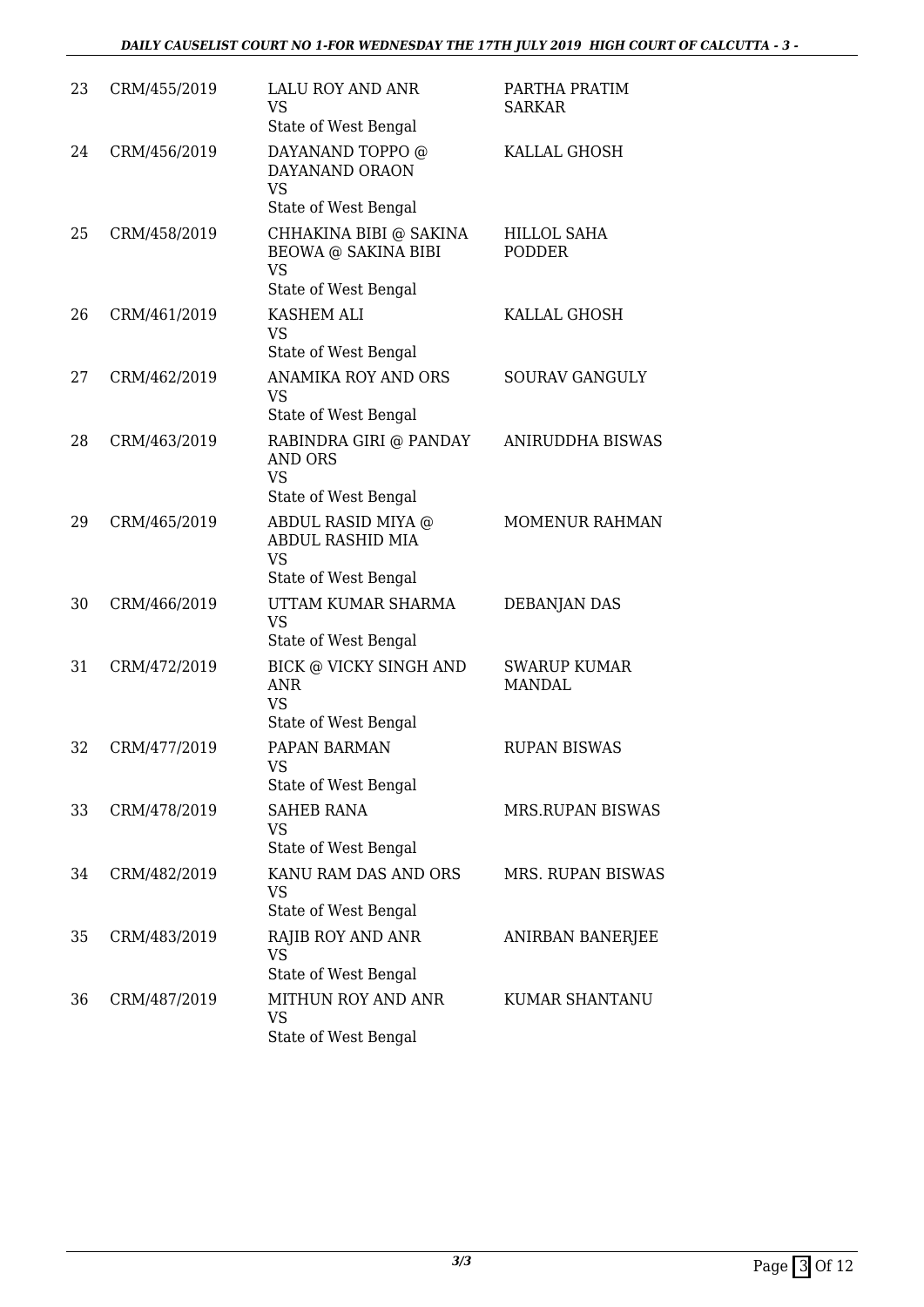

**DAILY CAUSELIST For Wednesday The 17th July 2019**

**COURT NO. 1**

**DIVISION BENCH (DB-I)**

**AT 3:00 PM**

#### **HON'BLE JUSTICE SOUMEN SEN HON'BLE JUSTICE RAVI KRISHAN KAPUR**

**On Wednesday, 17th July, 2019 will sit together and take all matters (other than Criminal matters) required to be taken up by a Division Bench at 03:00 P.M.**

#### **MOTION**

| 1 | WP.ST/2/2019 | RASISUL SARKAR<br>VS<br>State of West Bengal and Ors.      | VICTOR CHATTERJEE |
|---|--------------|------------------------------------------------------------|-------------------|
|   |              | <b>FOR ADMISSION</b>                                       |                   |
| 2 | FAT/10/2019  | PRADIP KUMAR SAHA<br>VS<br>RAM CHANDRA SAHA AND<br>ANR.    | THIRTHANKAR ROY   |
|   |              | <b>LISTED MOTION</b>                                       |                   |
| 3 | WPA/236/2019 | <b>ALPANA ROY</b><br>VS<br>State of West Bengal AND<br>ORS | DEBORSHI DHAR     |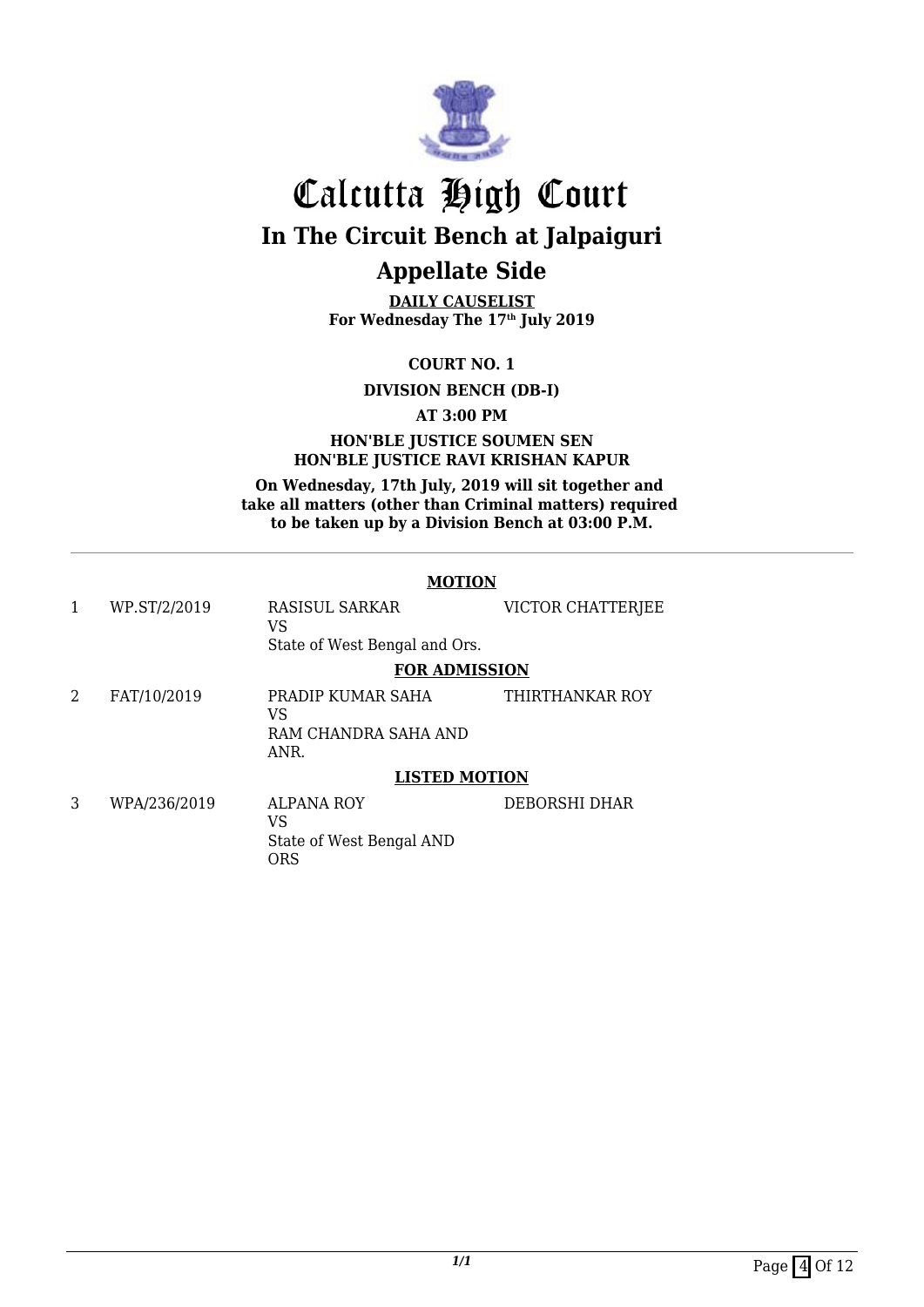

**DAILY CAUSELIST For Wednesday The 17th July 2019**

**COURT NO. 2 SINGLE BENCH (SB-II) AT 10:30 AM HON'BLE JUSTICE RAVI KRISHAN KAPUR**

**On Wednesday, 17th July, 2019 will sit singly and take all the matters required to be taken up by a Single Bench**

|   |                               | <u>, on jodorimal</u>                                                                             |                                       |
|---|-------------------------------|---------------------------------------------------------------------------------------------------|---------------------------------------|
| 1 | WPA/200/2019                  | SOUMENDRA NARAYAN<br><b>BOSE</b><br>VS.<br>UNITED BANK OF INDIA<br><b>AND ORS</b>                 | <b>ARUP RATAN</b><br><b>CHOUDHURY</b> |
|   |                               | <b>CIVIL MOTION</b>                                                                               |                                       |
| 2 | CO/17/2019<br>(19.07.2019)    | DILIP KUNDU<br><b>VS</b><br>ART REEVES EXIM (INDIA)<br><b>PVT. LTD AND ORS</b>                    | <b>SUNIL KUMAR</b><br><b>SARKAR</b>   |
|   | IA NO: CAN/1/2019             |                                                                                                   |                                       |
| 3 | CO/22/2019<br>(On 24.07.2019) | Reshmi Das<br><b>VS</b><br>Suman Dutta                                                            | Sreemoyee Ghosh<br>Majumder           |
| 4 | CO/23/2019<br>(On 23.07.2019) | M/S CANNON PAPER<br><b>INDUSTRIES PVT LTD</b><br><b>VS</b><br>DAL BAHADUR THAPA AND<br><b>ORS</b> | <b>RAJAT DAS</b>                      |
| 5 | CO/24/2019                    | MAMTA DEVI GUPTA<br>VS<br>DULARI DEVI GUPTA                                                       | SIDHI SETHIA                          |
| 6 | CO/25/2019<br>(On 22.07.2019) | PIYALI BARMAN NEE ROY<br><b>VS</b><br>DEBENDRA NATH BARMAN                                        | <b>BIDHAN BARMAN</b>                  |

#### **FOR JUDGMENT**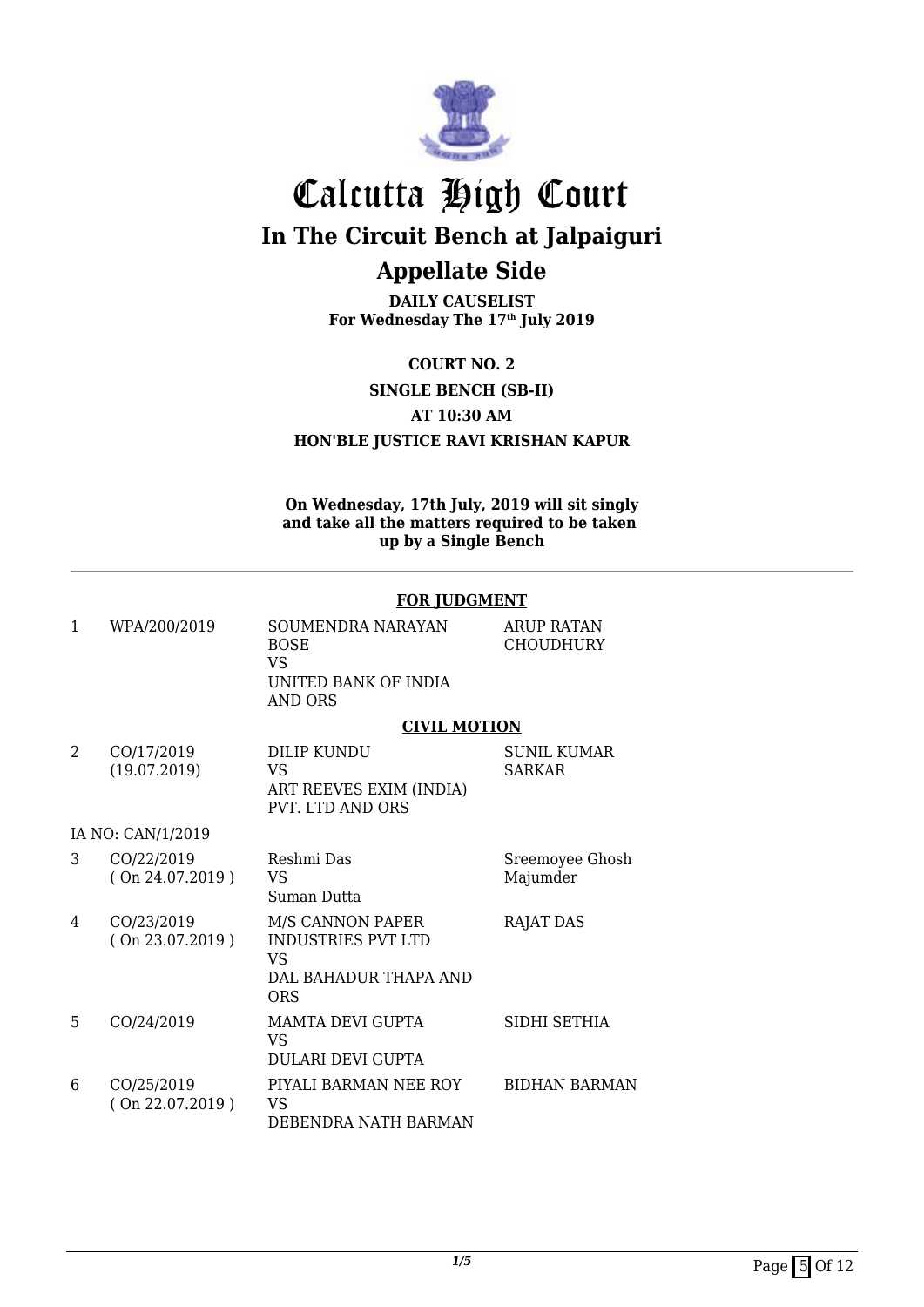| 7  | CO/21/2019                      | SAJIDUL KHANDAKAR<br>VS.<br><b>BHABANI BISWAS</b>                                                                     | NARENDRA NATH<br><b>DAS</b>           |  |
|----|---------------------------------|-----------------------------------------------------------------------------------------------------------------------|---------------------------------------|--|
|    |                                 | <b>EXTENSION OF INTERIM ORDER</b>                                                                                     |                                       |  |
| 8  | WPA/178/2019<br>(On 19.07.2019) | MRS. PRIYANKA KUMARI<br><b>DUBEY</b><br><b>VS</b><br>THE WEST BENGAL<br><b>COLLEGE SERVICE</b><br>COMMISSION AND ORS. |                                       |  |
|    |                                 | <b>LISTED MOTION</b>                                                                                                  |                                       |  |
| 9  | WPA/180/2019<br>(On 19.07.2019) | A.T. SKRYPTION PVT. LTD.<br><b>AND ANR</b><br><b>VS</b><br>State of West Bengal AND<br><b>ORS</b>                     | KOUSHIK<br><b>CHATTERJEE</b>          |  |
| 10 | WPA/161/2019<br>(On 24.07.2019) | SANTANU GHOSH<br><b>VS</b><br>State of West Bengal and Ors.                                                           | <b>ABHIMANYU</b><br><b>BANERJEE</b>   |  |
| 11 | WPA/181/2019                    | <b>LAXMI ROY</b><br><b>VS</b><br>State of West Bengal AND<br><b>ORS</b>                                               | ANIRBAN BANERJEE                      |  |
| 12 | WPA/170/2019                    | SURESH KUMAR AGARWAL<br><b>VS</b><br>Union of India AND ORS                                                           | <b>MANTOSH</b><br><b>BHOWMICK</b>     |  |
| 13 | WPA/182/2019                    | <b>ROSHAN RAI</b><br><b>VS</b><br>State of West Bengal AND<br><b>ORS</b>                                              | ANIRBAN BANERJEE                      |  |
| 14 | WPA/187/2019<br>(On 23.07.2019) | DARJEELING FLOUR MILLS<br>PRIVATE LIMITED<br><b>VS</b><br>State of West Bengal and<br>others                          | <b>ARUP RATAN</b><br><b>CHOUDHURY</b> |  |
| 15 | WPA/173/2019<br>(On 23.07.2019) | RATHESWARI SARKAR<br>VS<br>UTTAR BANGA KRISHI<br>BISWAVIDYALAYA AND ORS.                                              | <b>MARISHA MULLICK</b>                |  |
| 16 | WPA/133/2019                    | MD. FARUK AZAM<br><b>VS</b><br>State of West Bengal                                                                   | MD. HABIBUR<br><b>RAHAMAN</b>         |  |
| 17 | WPA/141/2019                    | MD. KAZI MOSTOFA KAMAL<br><b>RABBANI</b><br><b>VS</b><br>State of West Bengal                                         | <b>BARNALI GUPTA</b>                  |  |
| 18 | WPA/176/2019<br>(On 19.07.2019) | <b>SUBHASH PANDIT</b><br><b>VS</b><br>State of West Bengal AND<br><b>ORS</b>                                          | JAGRITI MISHRA                        |  |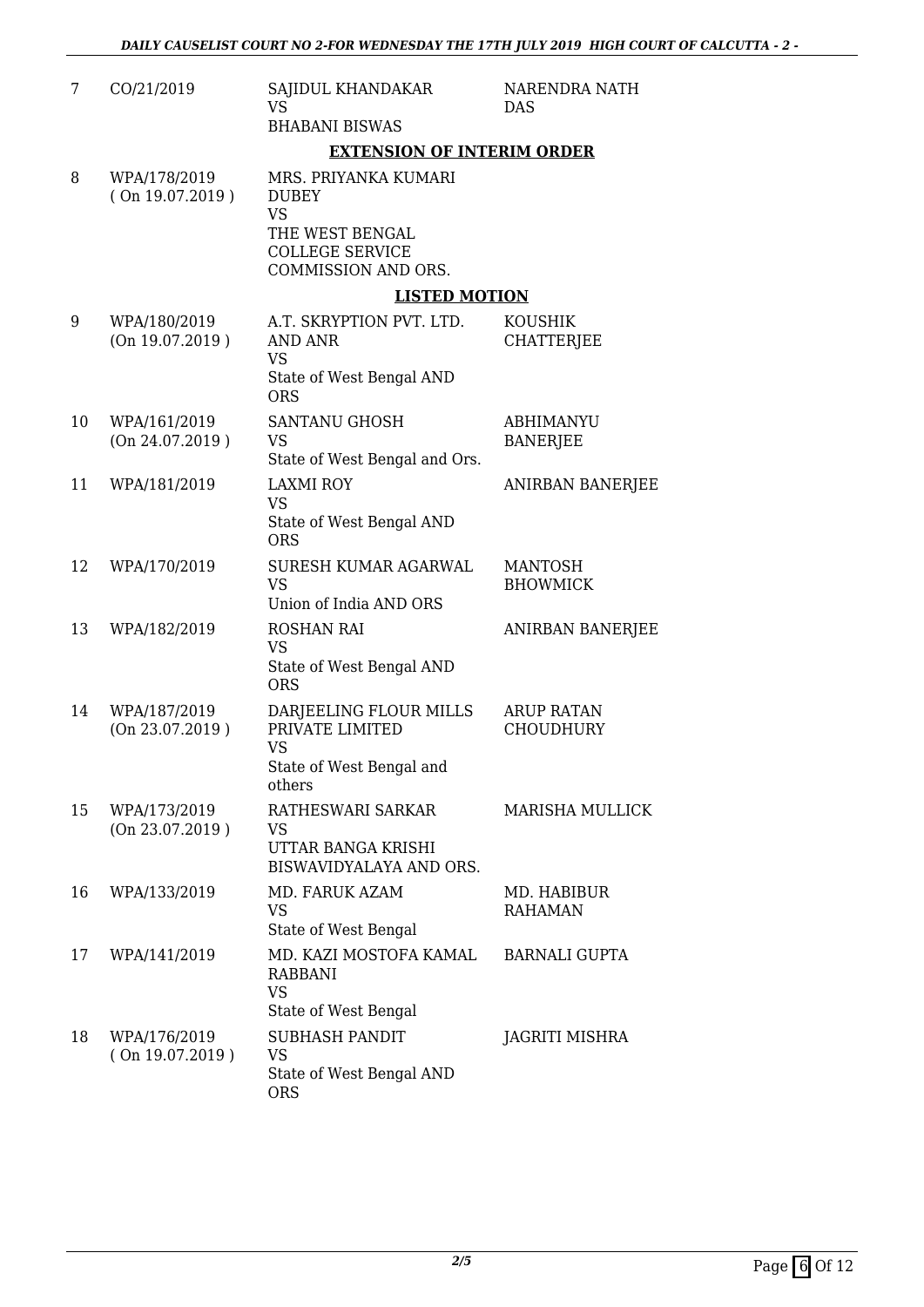#### *DAILY CAUSELIST COURT NO 2-FOR WEDNESDAY THE 17TH JULY 2019 HIGH COURT OF CALCUTTA - 3 -*

| 19 | WPA/177/2019<br>(On 19.07.2019)   | <b>NAKUL PANDIT</b><br><b>VS</b><br>State of West Bengal AND<br><b>ORS</b>                        | JAGRITI MISHRA                         |
|----|-----------------------------------|---------------------------------------------------------------------------------------------------|----------------------------------------|
| 20 | WPA/185/2019<br>(On 24.07.2019)   | FAZLU RAHAMAN AND ORS<br><b>VS</b><br>State of West Bengal AND<br><b>ORS</b>                      | DEBAJIT KUNDU                          |
| 21 | WPA/127/2019<br>(On 18.07.2019)   | <b>DILIP KUMAR DAS</b><br><b>VS</b><br>State of West Bengal AND<br><b>Ors</b>                     | DEBASISH<br>MUKHOPADHYAY               |
| 22 | WPA/2/2019<br>(On 19.07.2019)     | <b>BHABESH CHANDRA</b><br><b>BARMAN</b><br><b>VS</b><br>State of West Bengal                      | <b>SUMAN SEHANABISH</b>                |
| 23 | WPA/169/2019<br>(On 25.07.2019)   | <b>GOURI CHAKRABORTY AND</b><br><b>ORS</b><br><b>VS</b><br>State of West Bengal AND<br><b>ORS</b> | NABANKUR PAUL                          |
| 24 | WPA/140/2019                      | ANDRU EKKA<br><b>VS</b><br>Union of India and Ors.                                                | <b>ABHIK SARKAR</b>                    |
| 25 | WPA/174/2019<br>(On 24.07.2019)   | <b>ASHOK GHOSH</b><br><b>VS</b><br>Union of India AND ORS                                         | <b>ANIRBAN BANERJEE</b>                |
| 26 | WPA/64/2019                       | <b>SISIR KUMAR SARKAR</b><br><b>VS</b><br>State of West Bengal and Ors.                           | <b>SAKHWAT</b><br><b>KHANDAKAR</b>     |
| 27 | WPA/87/2019                       | <b>MILAN DHAR</b><br><b>VS</b><br>State of West Bengal                                            | <b>AMLAN KUMAR</b><br><b>MUKHERJEE</b> |
| 28 | WPA/92/2019                       | <b>JHARNA MALLICK</b><br><b>VS</b><br>State of West Bengal AND<br><b>ORS</b>                      | MOHINOOR<br><b>RAHAMAN</b>             |
| 29 | WPA/84/2019<br>(On 25.07.2019)    | KALYAN KUMAR RAHA AND<br>ANR<br><b>VS</b><br>State of West Bengal AND<br><b>ORS</b>               | <b>ABHISEK BARAN DAS</b>               |
| 30 | WPA/129/2019                      | CHAPALA DEBNATH<br><b>VS</b><br>State of West Bengal                                              | SRIKANTA DATTA                         |
| 31 | WPA/202/2019                      | SAFIUL RAHAMAN<br>VS<br>State of West Bengal and Ors.                                             | NILADRI SAHA                           |
| 32 | WPA/188/2019<br>(On 25. 07. 2019) | DHARMENDRAN<br>NARAYANAN @<br>N.DHARMENDRAN<br><b>VS</b><br>THE UNION OF INDIA AND<br><b>ORS</b>  | MRS.SREEMOYEE<br><b>GHOSH MAJUMDER</b> |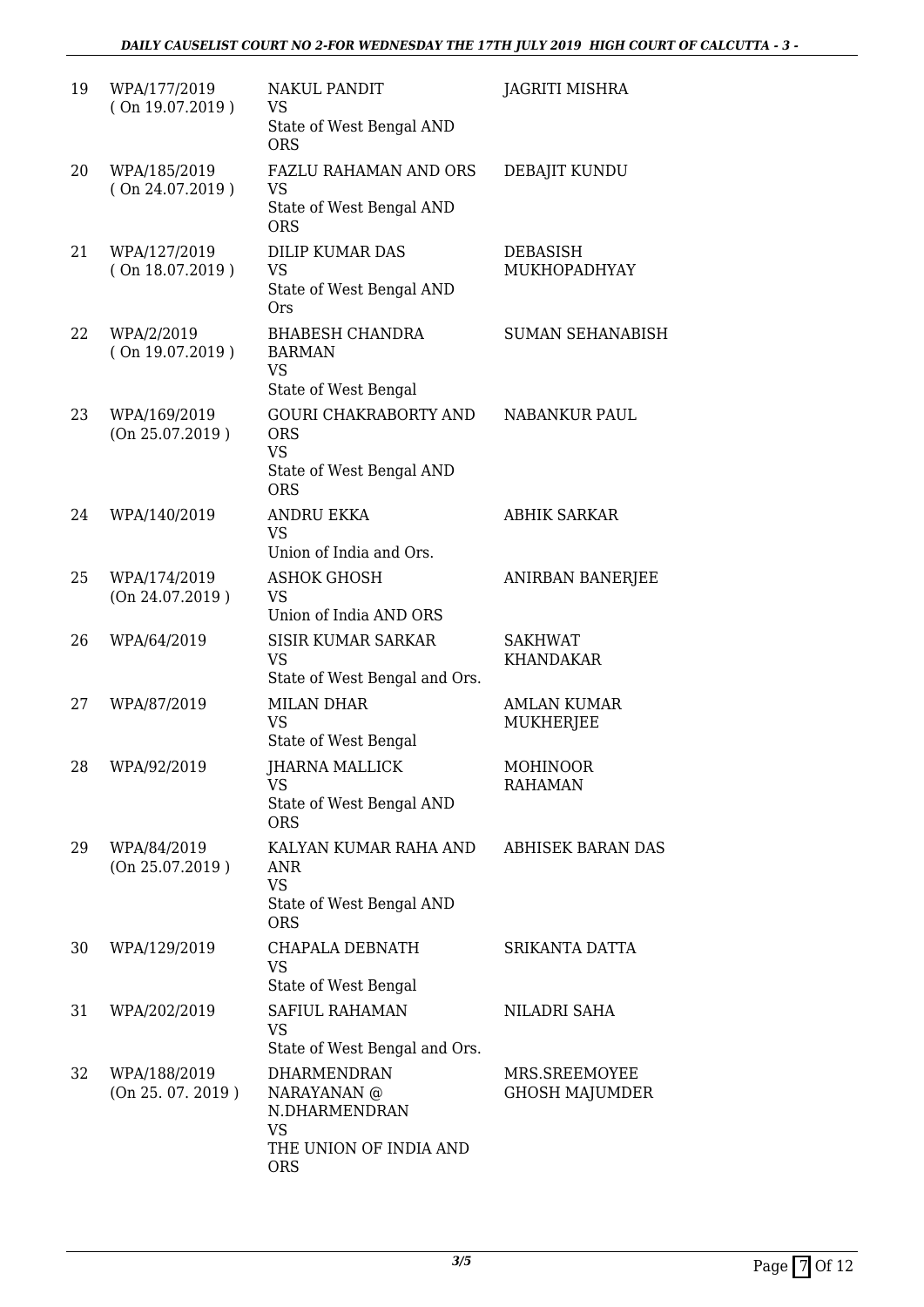| 33 | WPA/189/2019                    | <b>BISWAJIT CHAKRABORTY</b><br><b>VS</b><br>State of West Bengal AND<br><b>ORS</b> | MRS. SANJITA<br><b>MONDAL</b>         |
|----|---------------------------------|------------------------------------------------------------------------------------|---------------------------------------|
| 34 | WPA/203/2019                    | MURSHID ALAM<br><b>VS</b><br>State of West Bengal and Ors.                         | NILADRI SINHA                         |
| 35 | WPA/204/2019                    | M/S. MODERN ANIMAL<br>FEEDS (P) LTD.<br><b>VS</b><br>State of West Bengal          | <b>AVIROOP</b><br><b>BHATTACHARYA</b> |
| 36 | WPA/205/2019<br>(On 22.07.2019) | DEBABRATA SARKAR<br><b>VS</b><br>State of West Bengal and Ors.                     | MADHUSHRI DUTTA<br>MAJUMDAR           |
| 37 | WPA/206/2019<br>(On 22.07.2019) | <b>SUSMITA SIDDHA</b><br><b>VS</b><br>State of West Bengal and Ors.                | MADHUSHRI DUTTA<br><b>MAJUMDAR</b>    |
| 38 | WPA/208/2019<br>(On 22.07.2019) | ARUN KUMAR DAGA AND<br>ANR<br><b>VS</b><br>STATE OF WEST BENGAL<br><b>AND ORS</b>  | ANIRBAN BANERJEE                      |
| 39 | WPA/209/2019                    | <b>SOUVIK GHOSH</b><br><b>VS</b><br>STATE OF WEST BENGAL<br><b>AND ORS</b>         | <b>SOMESH KR GHOSH</b>                |
| 40 | WPA/210/2019                    | <b>RABBU HOSSEN</b><br><b>VS</b><br>STATE OF WEST BENGAL<br>AND ORS                | <b>SOMESH KR GHOSH</b>                |
| 41 | WPA/238/2019<br>(On 24.07.2019) | Dr. SWETA GUPTA<br><b>VS</b><br>MEDICAL COUNCIL OF<br>WEST BENGAL AND ANR          | DEB KUMAR DEASHI                      |
| 42 | WPA/216/2019                    | <b>BIREN ROY</b><br>VS<br>State of West Bengal AND<br><b>ORS</b>                   | JAGRITI MISHRA                        |
| 43 | WPA/89/2019                     | MD HAKIMUDDIN<br>PARWANA<br><b>VS</b><br>SYNDICATE BANK AND ORS.                   | MD RIZWAN ALAM                        |
| 44 | WPA/207/2019                    | SHYAMAL GOYALA<br><b>VS</b><br>State of West Bengal AND<br><b>ORS</b>              | DEBAJIT KUNDU                         |
| 45 | WPA/211/2019                    | <b>SOHEL RAHAMAN</b><br>VS<br>State of West Bengal AND<br><b>ORS</b>               | JAGRITI MISHRA                        |
| 46 | WPA/214/2019                    | <b>BASU GHOSH</b><br><b>VS</b><br>State of West Bengal AND<br><b>ORS</b>           | JAGRITI MISHRA                        |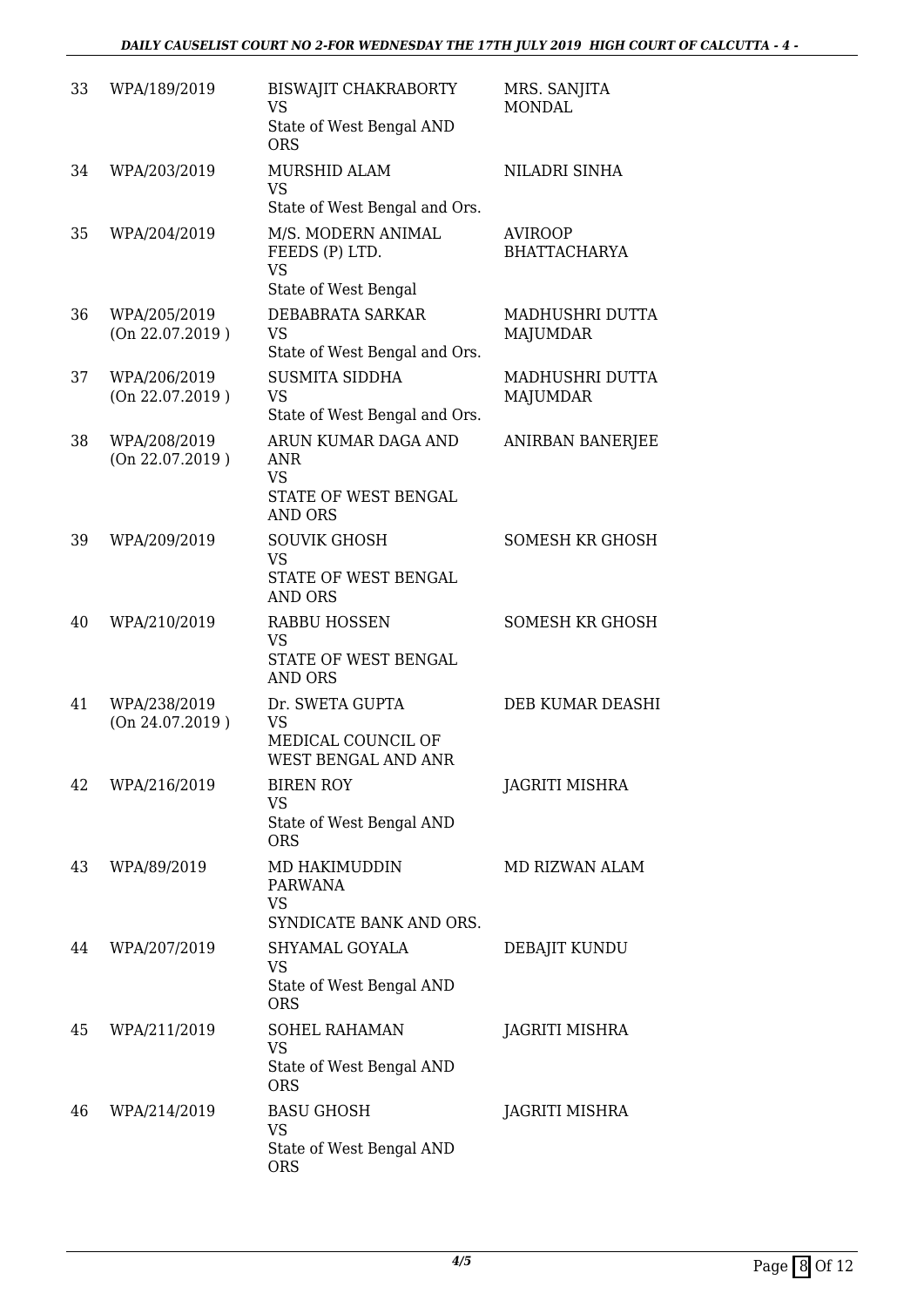| 47 | WPA/217/2019                    | <b>BISWAJIT PAUL</b><br><b>VS</b>                                                                                              | <b>JAGRITI MISHRA</b>  |
|----|---------------------------------|--------------------------------------------------------------------------------------------------------------------------------|------------------------|
|    |                                 | State of West Bengal AND<br>ORS                                                                                                |                        |
| 48 | WPA/221/2019                    | <b>BIMAL CHANDRA</b><br><b>NARJINARY</b><br><b>VS</b>                                                                          | <b>KUMAR SHANTANU</b>  |
|    |                                 | State of West Bengal AND<br><b>ORS</b>                                                                                         |                        |
| 49 | WPA/227/2019                    | PINTU DEY<br>VS<br><b>WEST BENGAL STATE</b><br><b>ELECTRICITY</b><br>DISTRIBUTION COMPANY<br><b>LIMITED AND ORS</b>            | ANIRBAN BANERJEE       |
| 50 | WPA/228/2019                    | ANIL CHANDRA DEY<br>VS                                                                                                         | ANIRBAN BANERJEE       |
|    |                                 | State of West Bengal AND<br><b>ORS</b>                                                                                         |                        |
| 51 | WPA/242/2019                    | <b>JALDHAKA FARMERS</b><br>DEVELOPMENT SOCIETY<br><b>AND ANR</b><br>VS<br>UTTAR BANGA KSHETERIYA<br><b>GRAMIN BANK AND ORS</b> | DEABAJIT KUNDU         |
|    |                                 | <b>FOR HEARING</b>                                                                                                             |                        |
| 52 | WPA/16/2019<br>(On 24.07.2019)  | SOMNATH GOSWAMI<br>VS<br>State of West Bengal And<br>Ors.                                                                      | <b>BIKRAM BANERJEE</b> |
| 53 | WPA/122/2019                    | SUNIL SARAOGI AND ANR<br>VS<br>CENTRAL BANK OF INDIA<br><b>AND ORS</b>                                                         | <b>SUSHIL GOENKA</b>   |
| 54 | WPA/172/2019<br>(On 25.07.2019) | ANUGRAH CONSTRUCTION<br>PRIVATE LIMITED<br>VS<br>THE INSPECTOR GENERAL<br>OF REGISTRATION (IGR)                                | MRS. NISHA GUPTA       |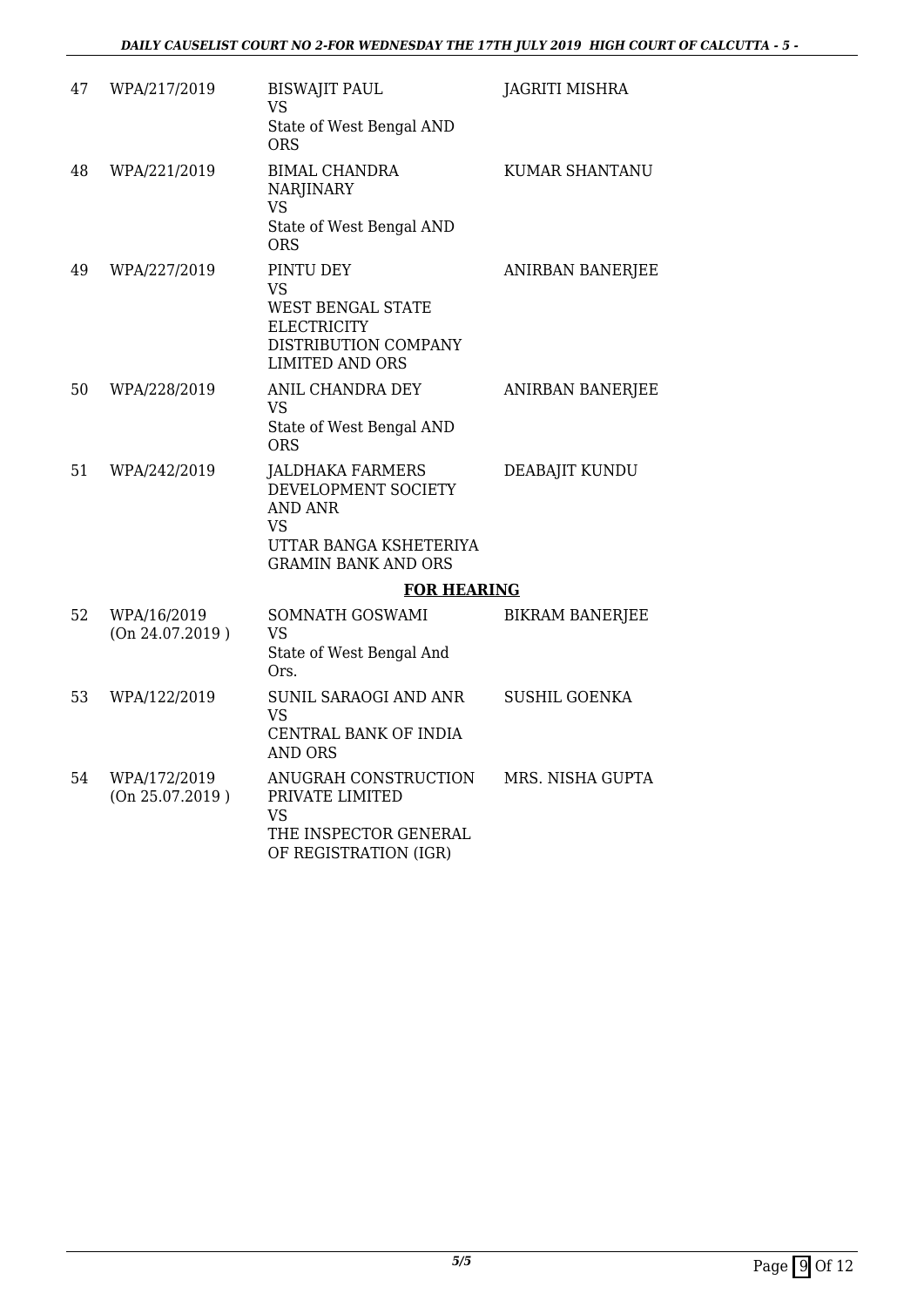

**DAILY CAUSELIST For Wednesday The 17th July 2019**

**COURT NO. 3**

**SINGLE BENCH (SB-III)**

**AT 3:00 PM**

#### **HON'BLE JUSTICE SUBHASIS DASGUPTA**

**On Wednesday, 17th July,2019 will sit singly at 03:00 PM and take all matters required to be taken up by a Single Bench.**

#### **FOR ADMISSION**

| 1 | CRA/9/2019                        | WEST BENGAL STATE<br>ELECTRICITY DIST. CO.<br>LTD.<br>VS<br>THE STATE OF WEST<br>BENGAL AND ORS | <b>ANIKET MITRA</b>             |
|---|-----------------------------------|-------------------------------------------------------------------------------------------------|---------------------------------|
|   | IA NO: CRAN/1/2019                |                                                                                                 |                                 |
|   |                                   | <b>MOTION</b>                                                                                   |                                 |
| 2 | CRR/52/2019<br>$($ On 24.07.2019) | PANCHDEV KUMAR SHAW<br>VS<br>State of West Bengal                                               | MISS SUMANA<br><b>SEHANABIS</b> |
| 3 | CRR/12/2019                       | SITARAM MOHATA                                                                                  | VIIAY VERMA                     |

|    | (On 24.07.2019)                | VS<br>State of West Bengal                                                       |                                      |
|----|--------------------------------|----------------------------------------------------------------------------------|--------------------------------------|
| 4  | CRR/37/2019<br>(On 18.07.2019) | ASHOK SHA<br>VS<br>State of West Bengal AND<br>ANR                               | <b>SUMAN SCHENABIS</b><br>(MONDAL)   |
| 5. | CRR/38/2019                    | SOURAV CHETRI AND ANR<br>VS<br>State of West Bengal AND<br><b>ANR</b>            | <b>DEBARSHI</b><br><b>CHATTERJEE</b> |
|    | IA NO: CRAN/1/2019             |                                                                                  |                                      |
| 6  | CRR/39/2019                    | KUSHAL CHETRI @ MRINAL<br>KANTI CHHETRI<br>VS<br>State of West Bengal AND<br>ANR | <b>SOURAVE GANGULY</b>               |

IA NO: CRAN/1/2019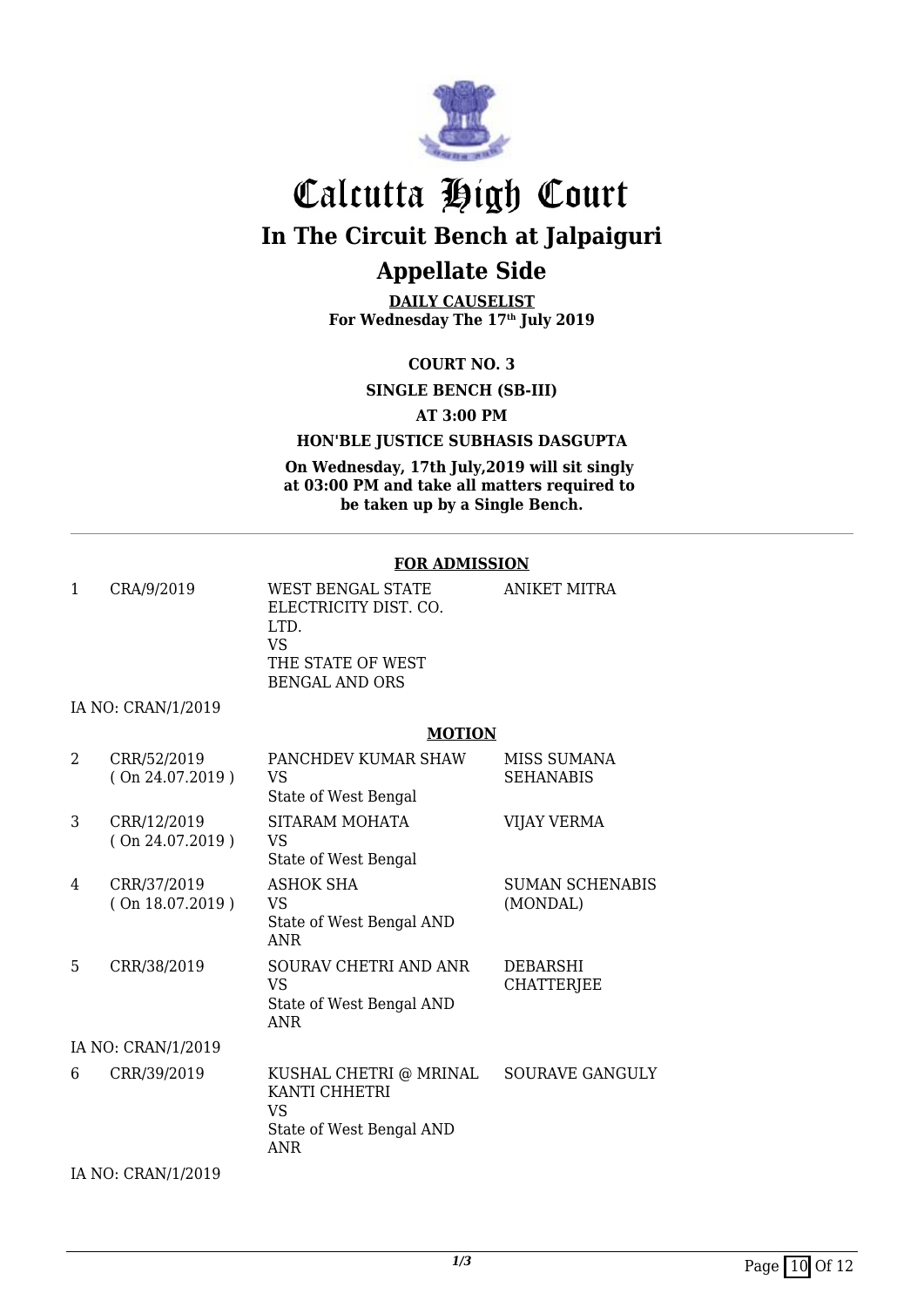#### *DAILY CAUSELIST COURT NO 3-FOR WEDNESDAY THE 17TH JULY 2019 HIGH COURT OF CALCUTTA - 2 -*

| 7  | CRR/47/2019                    | PRASENJIT DAS<br><b>VS</b><br>KOUSHIK DAS                                                                                              | <b>SANJIB DAS</b>                      |
|----|--------------------------------|----------------------------------------------------------------------------------------------------------------------------------------|----------------------------------------|
| 8  | CRR/17/2019<br>(On 22.07.2019) | PAWAN KUMAR VERMA<br>AND ANR.<br><b>VS</b><br>State of West Bengal AND<br><b>ANR</b>                                                   | <b>MOYUKH</b><br><b>MUKHERJEE</b>      |
| 9  | CRR/18/2019<br>(On 22.07.2019) | PAWAN KUMAR VERMA<br><b>AND ANR</b><br><b>VS</b><br>State of West Bengal AND<br><b>ANR</b>                                             | <b>MOYUKH</b><br><b>MUKHERJEE</b>      |
|    |                                | <b>LISTED MOTION</b>                                                                                                                   |                                        |
| 10 | WPA/9/2019                     | <b>RANADHIR DAS</b><br><b>VS</b><br>State of West Bengal AND<br><b>ORS</b>                                                             | VIVEKANANDA BAURI                      |
| 11 | WPA/10/2019                    | DHIMAN CHOWDHURY<br><b>VS</b><br>State of West Bengal AND<br><b>ORS</b>                                                                | <b>VIVEKANANDA BAURI</b>               |
| 12 | WPA/11/2019                    | <b>SAUGATA LAHIRI</b><br><b>VS</b><br>State of West Bengal AND<br><b>ORS</b>                                                           | <b>ANIRBAN</b><br><b>BHATTACHARJEE</b> |
| 13 | WPA/12/2019                    | <b>SUDIP GHOSH</b><br><b>VS</b><br>State of West Bengal AND<br><b>ORS</b>                                                              | <b>ANIRBAN</b><br><b>BHATTACHARJEE</b> |
| 14 | WPA/51/2019                    | DARJEELING GORKHA<br>UNEMPLOYED PRIMARY<br><b>TRAINED TEACHERS</b><br>WELFARE ASSOCIATION<br><b>VS</b><br>State of West Bengal and Ors | <b>SAMIM AHAMMED</b>                   |
| 15 | WPA/97/2019                    | DEBOBRATA PRAMANIK<br>AND ORS.<br><b>VS</b><br>State of West Bengal                                                                    | SUBHASISH MISRA                        |
| 16 | WPA/115/2019                   | ALOK KUMAR DUTTA AND<br>ANR<br><b>VS</b><br>State of West Bengal AND<br><b>ORS</b>                                                     | SREEMOYEE GHOSH<br>MAJUMDER            |
| 17 | WPA/116/2019                   | M/S BASBHUMI<br>DEVELOPERS AND<br>CONSTRUCTORS PVT LTD<br><b>AND ORS</b><br><b>VS</b><br>State of West Bengal And Ors                  | <b>RHITUPARNA</b><br><b>MAZUMBER</b>   |